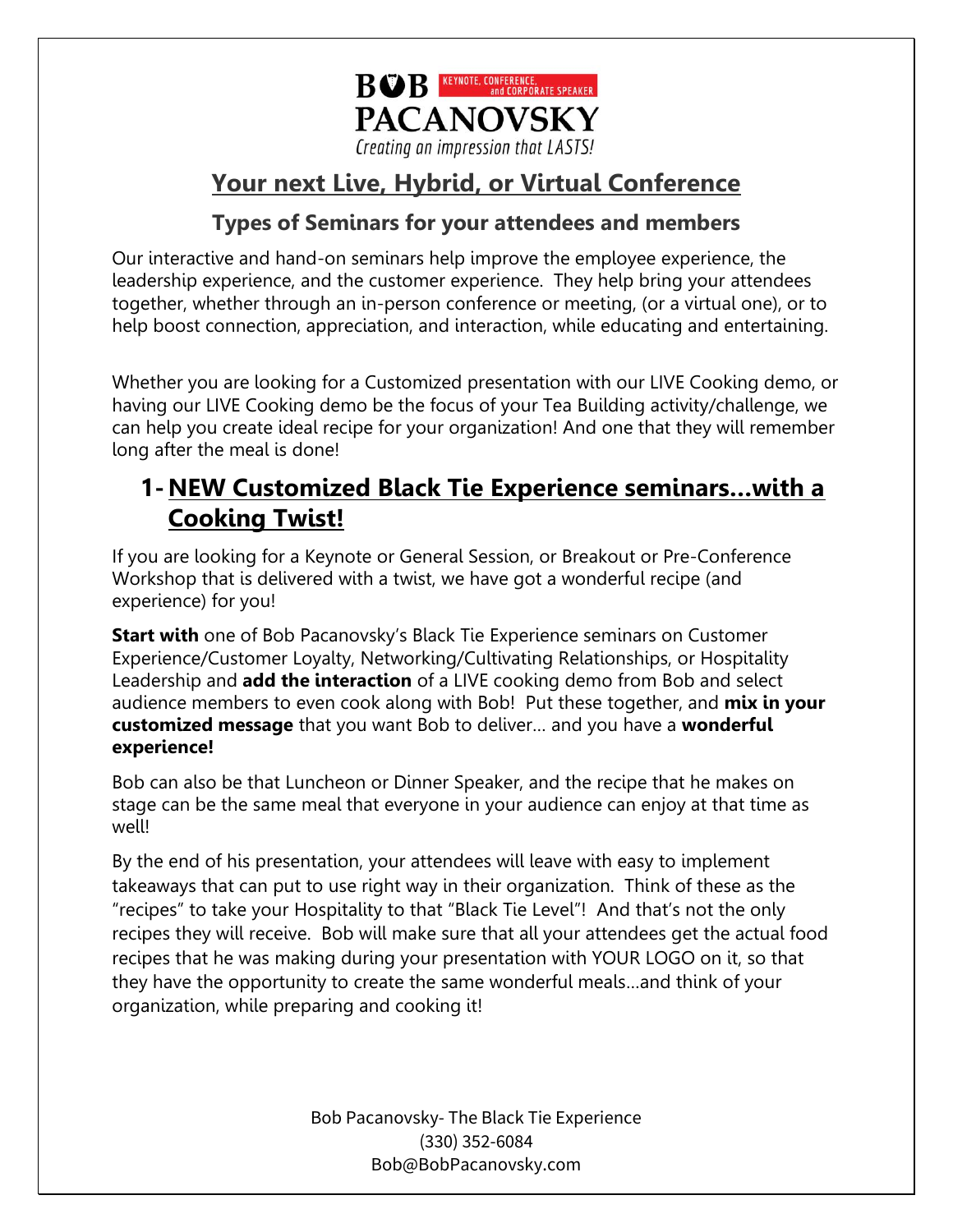

# **2-Team Building Activities/Challenges**

Everyone likes a little competition, it not only brings out the best in us, but when working with others on a team, people develop stronger skills in communication, collaboration, creativity, and innovation, just to name a few.

These activities can be customized to fit your needs and all the ingredients and equipment can be provided by our team (or you can coordinate).

## • **Mystery "Taste-ology"**

How well do you work together as a team on something that is new and unfamiliar? And in a virtual setting? This is a great way to find out. It's our Mystery Basket challenge. Everyone will be given the same ingredients for a 3 Course Meal, then we will break off into teams, where each team will select the Head Chef, collaborate to create the menu concepts and divide up the responsibilities and start creating…all in a pre-determined amount of time, just to add a little pressure to the event!

### • **Cook-ology Clash!**

Deadlines, Pressure, Innovation, Creativity, Delegation, Communication, and more-that sounds like a typical day in your business, right? How does everyone on your team deal with the typical business systems and disruptions in your company?

It's also what our Cook-ology Clash is all about, but in an entertaining way. Think of the Iron-Chef competition, where your people will be divided up in teams (or they can be by themselves if it is a smaller group). They will all be tasked with creating the same 3 Course Meal (with recipes provided), and with a time-limit. Now, here's our twist- how they prep it, prepare it and cook it…is up to them!

#### • **Mix-ology and Morsels**

Thinking of something to do that is a little more casual, and can be done at the end of the day? This is it! It's laid-back and encourages more networking and connecting to others on the team. They are still preparing their own hors d'oeuvres (Morsels) (through a pre-selected menu, and doing some Mix-ology too (whether that is a cocktail or mocktail)!

### • **Connecting in your community (on a Tuesday night)**

It doesn't have to be only on a Tuesday night, but here's the thought. We know that a number of people volunteer in their communities to feed the hungry around the major holidays. This is wonderful, by the way. But what about on a Tuesday night? Who is feeding them then?

What if you brought your people together to create meals for a group in your community? Each person on your team would create the same meal (and maybe make more than one of them). Then they package them up, they get picked up to be delivered to the community organization. It's a great way to boost employee morale, and do something wonderful in your community.

> Bob Pacanovsky- The Black Tie Experience (330) 352-6084 Bob@BobPacanovsky.com